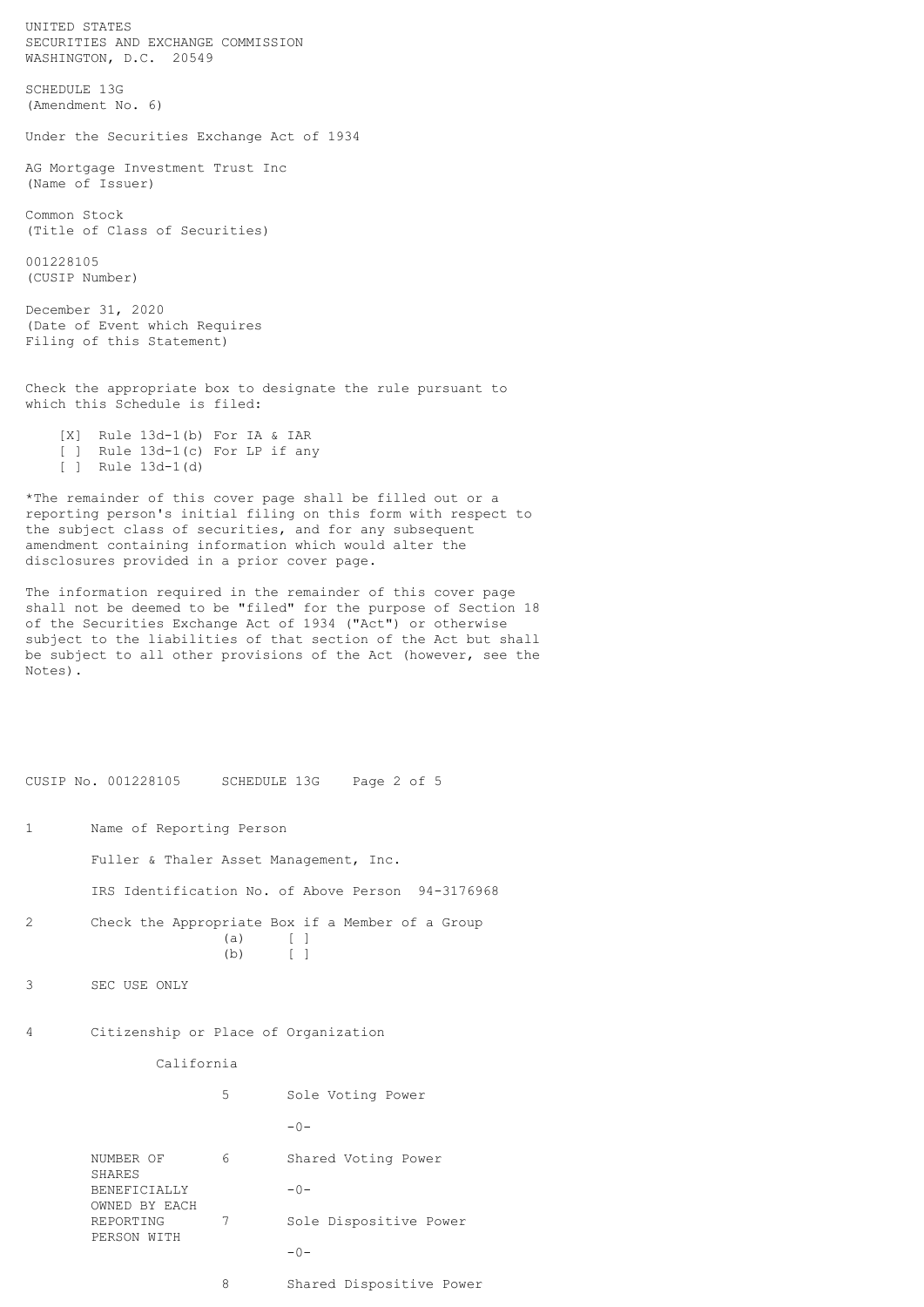Aggregate Amount Beneficially Owned by each Reporting Person  $-0-$ 10 Check Box if the Aggregate Amount in Row (9) Excludes Certain Shares\* [ ] 11 Percent of Class Represented by Amount in Row 9 0.00% 12 Type of Reporting Person\* T<sub>A</sub> CUSIP No. 001228105 SCHEDULE 13G Page 3 of 5 Item 1(a). Name of Issuer. AG Mortgage Investment Trust Inc Item 1(b). Address of Issuer's Principal Executive Offices. 245 Park Avenue, 26Th Floor, New York, NY 10167 Item 2(a). Names of Persons Filing. Fuller & Thaler Asset Management, Inc. Item 2(b). Address of Principal Business Office or, if none, Residence. 411 Borel Avenue, Suite 300, San Mateo, CA 94402. Item 2(c). Citizenship. California corporation. Item 2(d). Title of Class of Securities. Common Stock Item 2(e). CUSIP Number. 001228105 Item 3. If this statement is filed pursuant to 240.13d-1(b) or 240.13d-2(b) or (c), check whether the person filing is a: (a) [ ] Broker or dealer registered under section 15 of the Act (15 U.S.C. 78o). (b) [ ] Bank as defined in section 3(a)(6) of the Act (15 U.S.C. 78c). (c) [ ] Insurance company as defined in section 3(a)(19) of the Act (15 U.S.C. 78c). (d) [ ] Investment company registered under section 8 of the Investment Company act of 1940 (15 U.S.C. 80a-8). CUSIP No. 001228105 SCHEDULE 13G Page 4 of 5 (e) [X] An investment adviser in accordance with 240.13d-1(b)(1)(ii)(E).

 $-0-$ 

(f) [ ] An employee benefit plan or endowment fund in accordance with  $240.13d-1$ (b)(1)(ii)(F).

(g) [ ] A parent holding company or control person in accordance with  $240.13b-1$ (b)(1)(ii)(G).